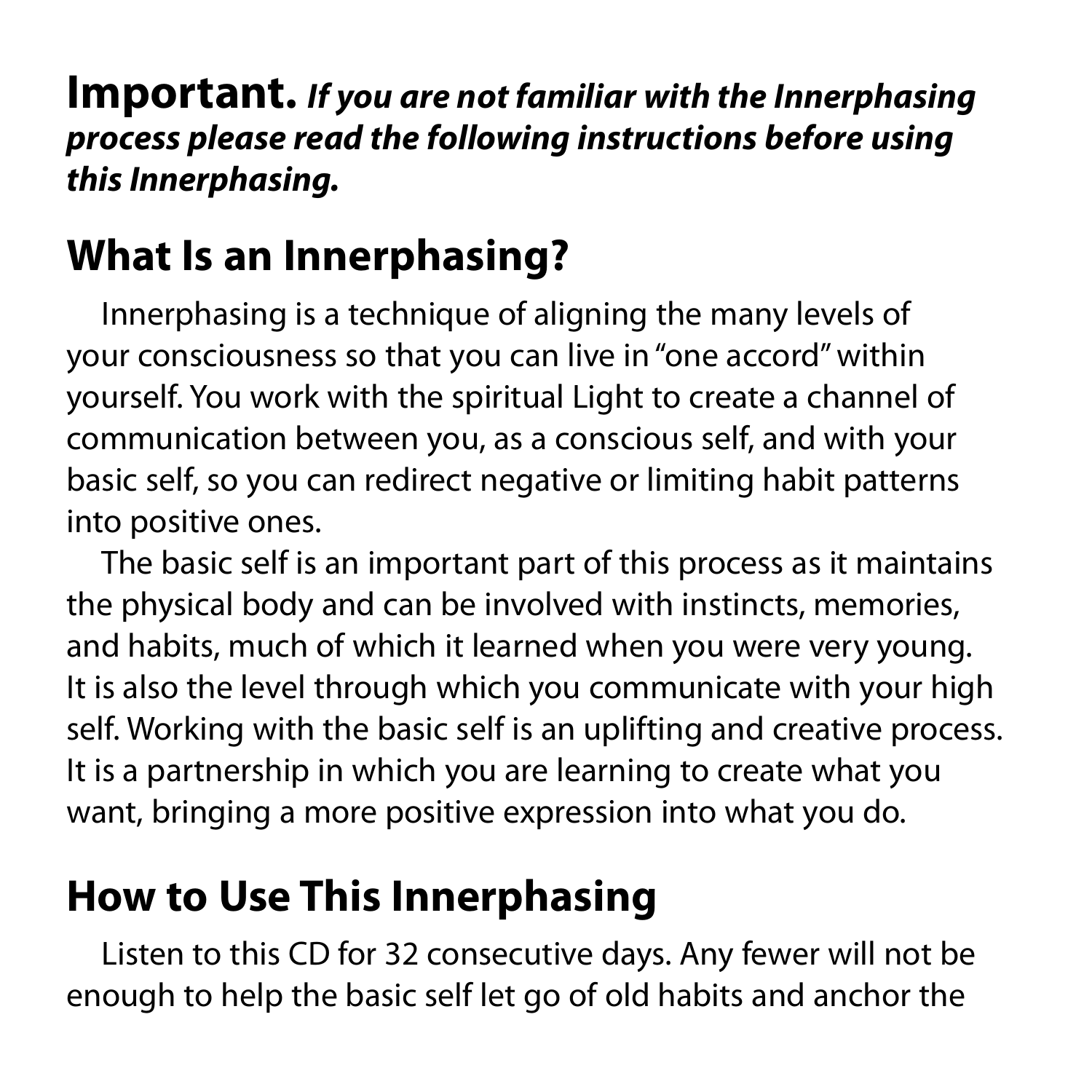new ones into the many levels of your consciousness. You can listen for longer than 32 days and more than once a day. The more you listen, the more the basic self is able to integrate the new patterns you are establishing.

There are many ways of using this innerphasing. One is to find a quiet place where you will be undisturbed. Use headphones if necessary. Sit comfortably, but avoid a position in which you are likely to fall asleep. Another way is to play the CD through headphones at a barely audible level while doing other tasks. The basic self will be able to hear the information clearly, though you may not. You may also want to listen before you go to sleep at night. It is up to you to choose what works best for you.

#### *Do not listen to the innerphasing while driving a car or operating equipment that requires your full attention.*

### **The Keyword**

During the innerphasing, you'll be asked to use your keyword. This is made up of a color and a symbol but should not be a combination found in nature, e.g. "blue lake" or "yellow moon." "Pink lake" and "green moon" are fine. Some of the colors you might